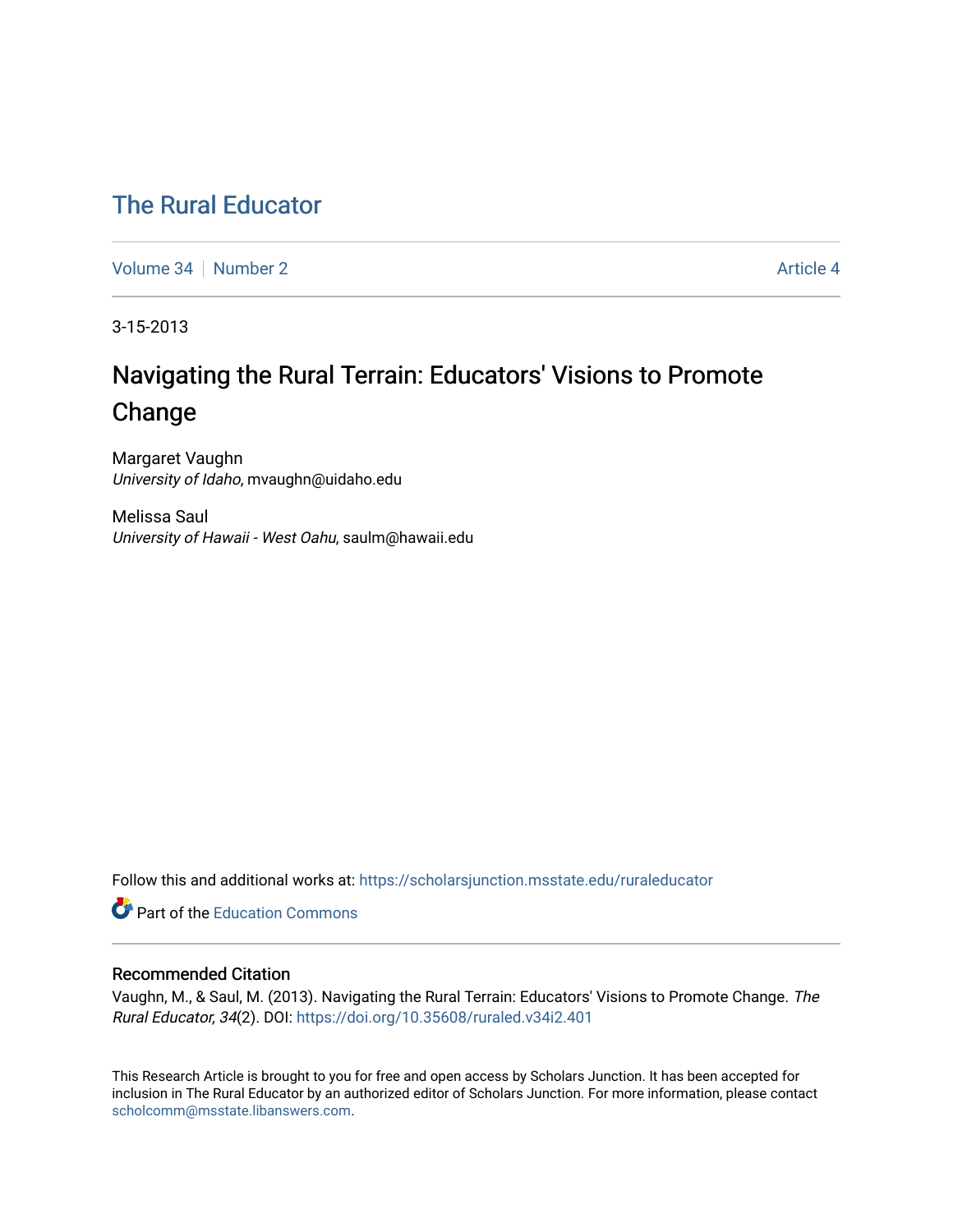## **Navigating the Rural Terrain: Educators' Visions to Promote Change**

#### **Margaret Vaughn**

*University of Idaho*

#### **Melissa Saul**

*University of Hawaii – West Oahu*

*Advocates of rural education emphasize the need to examine supports which may promote rural educators given the challenging contexts of which they face. Teacher visioning has been conceptualized as a navigational tool to help sustain and promote teachers given high-challenging contexts. The current study explored 10 public school teachers from rural areas in the Pacific Northwest, and their visions and challenges to practicing their visions in their respective school environments. Findings suggest that visions were described in three domains: visions of* students, visions of self as teacher, and visions of school. Teachers expressed visions of self as 'change agents,' and often expressed a sense of responsibility and vulnerability as they worked to weave knowledge of effective pedagogy, *teacher leadership principles, and self-reflection to implement change in their individual schools.* 

#### **Key Words: teacher visioning, rural education, and agency.**

Rural students comprise 22% of the nation's public school students, many of whom are faced with issues of poverty and growing high school dropout rates (Johnson & Strange, 2007). Researchers have found that in addition to these obstacles, rural educators' work is compounded by lack of financial and educational resources; and by limited opportunities for meaningful professional development in their location (Wenger, Dinsmore & Villagomez, 2012). As a result, teacher retention in rural school districts dwindled (Monk, 2012; National Center for Education Statistics, [NCES], 2010). As the nation faces increased high-stakes assessment pressures and pay for performance measures (See Race to the Top, 2009), the need to understand the visions of in-service rural teachers who choose to remain teaching in their rural contexts is essential.

Advocates of rural education emphasize the importance of refocusing attention and research to understand supports which may promote rural educators (Burton & Johnson, 2010). Interestingly, scholars contend that teacher visioning has been considered an important tool to help sustain teachers within today's high challenging educational climate (Duffy, 2002; Hammerness, 2008). A vision has been described as a "teacher's conscious sense of self, of one's work, and of one's mission" (Duffy, 2002, p. 334). Consequently, teacher visioning may be a way to provide a pathway for rural educators to grow professionally, given the challenges of teaching in often-times high-poverty, and resource-challenged contexts.

Accordingly, the purpose of this paper is to explore (a) the salient dimensions of rural teachers' visions and the (b) perceived obstacles to practicing their visions. We explore the phenomenon of teacher visioning within rural settings of 10 rural educators, enrolled in a cohort Master's degree program as a way to consider the supports needed to promote rural educators given the post No Child Left Behind era (NCLB, 2001). First, we explored the tensions and difficulties associated with the intersections of one's identity as 'visionary' and 'classroom teacher.' Second, we examine the complex visions that developed over time and suggest the need to explore teacher visioning as a navigational tool, given the challenges of teaching in rural schools today. In doing so, we suggest how current educators, teacher educators, and school administrators might embrace teacher visioning as a means to empower, problem solve, and generate solutions to effective teaching within rural school contexts. For the purposes of this study, a teacher's vision is defined as teachers' selfreported statement of what she/he wishes to become (Duffy, 2002). The following research questions guide the study:

- 1. What are the salient dimensions of teachers' reported visions across time?
- 2. What are the challenges to enacting visions within rural contexts?

#### **Theoretical Perspectives**

This study was informed by social constructivism and teacher agency. Social constructivism suggests that learning is socially constructed through participation in local and situated settings (Vygotsky, 1978). In this way, the teachers in the study made meaning of their experiences, visions, roles, and understandings through their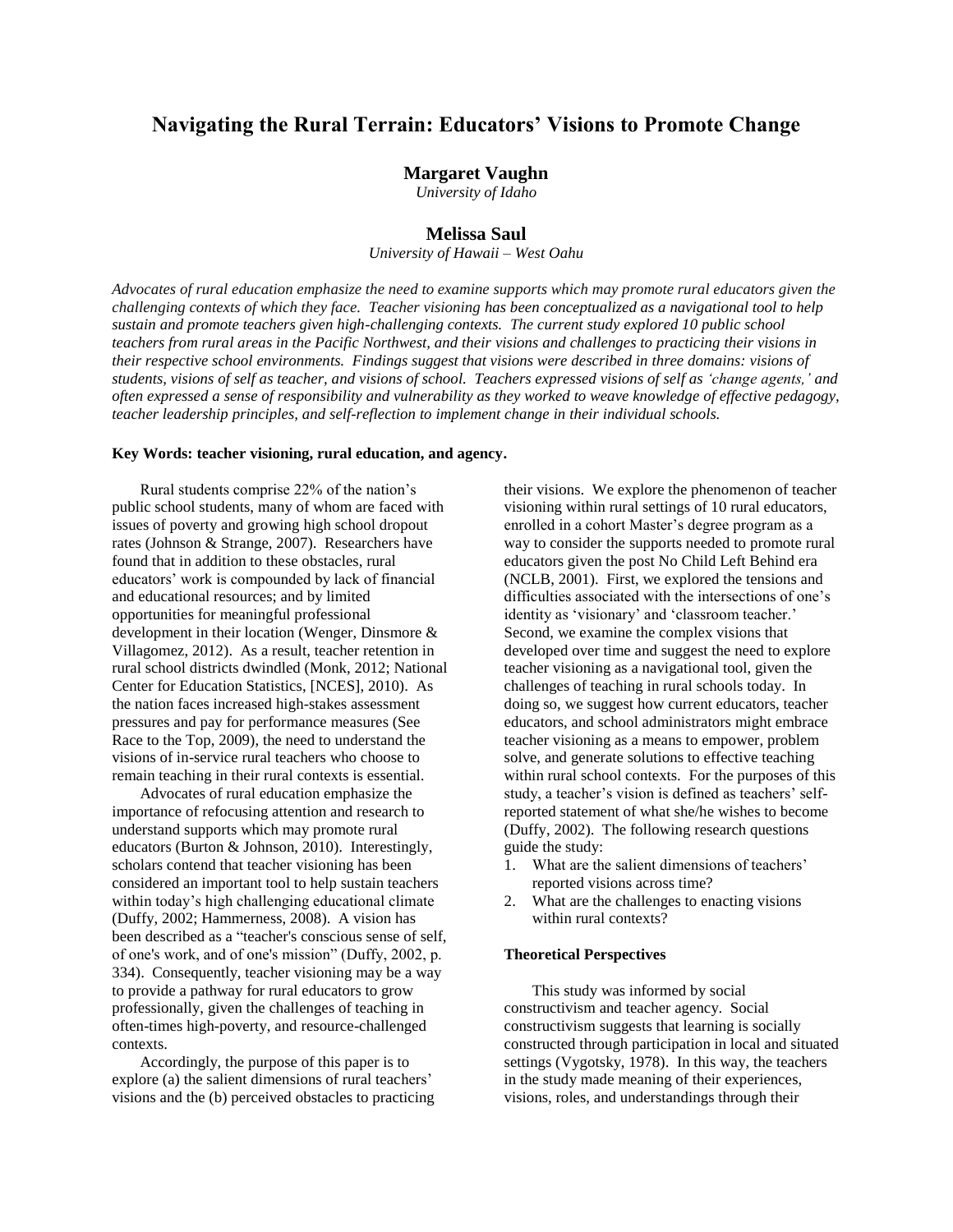interactions with one another, through discourse, inclass projects, and the knowledge that developed through their year-long cohort experiences. Accordingly, social constructivism (Tracey & Morrow, 2012) emphasizes the complex learning that occurs within socially- mediated contexts like that of which was created through the cohort experience. In this way, teachers' reflections, experiences, and interactions within this experience helped to shape their visions. Scholars characterize teacher agency as those actions of which teachers engage to work toward their personal convictions, visions, and beliefs (Paris & Lung, 2006; Vaughn & Faircloth, 2011). A cornerstone of agency is the ability of to take action or to enact beliefs despite compelling situations. As such, teachers are active agents who construct their responses to the challenging contexts of which they face, and respond based on their individual visions, beliefs and knowledge domains (Sloan, 2006; Vaughn, 2013). Taken together, social constructivism and teacher agency provide a conceptual framework to examine the current study by illuminating the ways in which teachers developed their visions through the cohort experience and understandings of ways to enact these visions.

#### **Locating Teacher Visioning**

Recent explorations of teacher visioning have provided a context for locating teachers as thoughtful professionals combining their knowledge of effective instruction with their personal convictions, and beliefs (Duffy, 2002; Hammerness, 2006). Visions are shaped in part by classroom situations, and the additional experiences in which individuals engage. Educators who teach according to their visions often take action to meet the individual needs of their students, classrooms, or local school and community despite the challenges they may experience (Vaughn & Parsons, 2012). Recently, scholars have begun to explore the perspective of rural educators as they work to enact their personal convictions for teaching. For example, Bates (2011) in his study of rural music educators, found the need to develop "visions" that extend beyond the view of rural contexts as 'deficient' sites.' Bates (2011) cautioned against a static, 'deficit oriented' view of rural schools, when his colleagues described their rural location as a "vast musical wasteland" (p. 94). In highlighting these rural educators' views, he described the necessity of possessing a vision of what could be within rural contexts (i.e., the affordances of teaching within rural communities: close connection to the community, and a familiarity with the community given its resources). Moreover, he challenged images that many of his colleagues had of rural contexts, and

expressed the need to extend these visions "to think critically-to step back and observe…we can help to develop affective and cognitive skills…and help students see that rurality is diverse" (p. 95). Similarly, the educators in this study viewed their rural schools as complex sites full of potential and exploration.

Goodpastor et al. (2012) highlighted the beliefs and intersections of lived experiences and challenges of six secondary rural educators in Science Technology Engineering and Mathematics (STEM) fields. Through a focus interview, Goodpastor et al. noted the ways in which rural STEM educators described the benefits and complexities of teaching science education in high-poverty rural contexts. Moreover, these six educators also noted the many benefits of rural teaching in that there was the strong teacher-parent connection and mutual trust. These studies suggest the importance of examining the lived experiences of rural educators as a way to contextualize rural education beyond often times 'deficit' oriented perspectives.

This study provides an in-depth, year-long, exploration of ten rural educators' understandings of their visions, lived experiences and perspectives of teaching within rural contexts across elementary, middle and secondary school contexts. Moreover, it explores not only the challenges these educators face, but the ways in which these visions developed over time as a way to consider teacher visioning as a navigational tool for rural educators.

#### **Methods**

The research reported here used a phenomenological study to explore the development teacher visioning (Yin, 2009).In this way, the phenomenon of teacher visioning is examined through the voices of ten rural educators. In doing so, the purpose of this article is to fully conceptualize teacher visioning, agency and the supports needed to promote rural educators given the unique contexts of their particular schools. As such, the current study serves to "explore the meaning of individual experiences and how these meaning can be reduced to a description of the experiences" (Yin, 2009, p. 38).

#### **Context**

Participants were rural educators enrolled in a part-time Master's degree program designed to assist them in obtaining their degrees while remaining classroom teachers. Teachers participated in four semesters of coursework and spent six weeks on the university campus taking three intensive graduate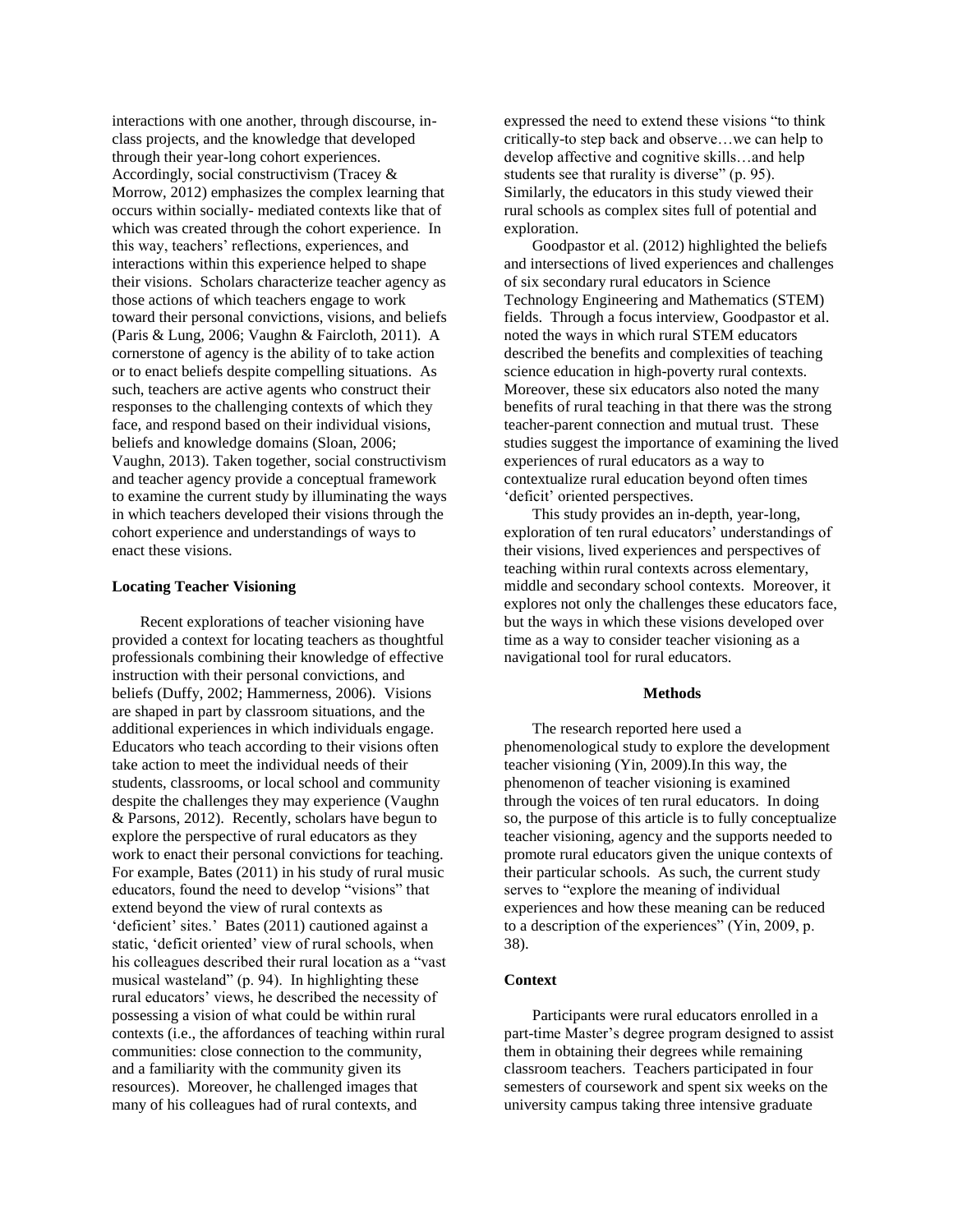level courses (Educational Philosophy, Theory, and Curriculum Development). The research team comprised of the professors on record for the courses taught within the Master's program (first and second author).

#### **Participants**

The ten volunteer participants were classroom teachers, within a Master's Degree Education program at a mid-sized public university in the

**Table 1** *Participants' Characteristics*

Pacific Northwest. Four participants were male and the other six were females; all were Caucasian. Five of the participants had been teaching between six and ten years. Five had been teaching between eleven and twenty years. All of the teachers worked in rural areas in Idaho and represented diverse subject areas and expertise. Three of the teachers taught in elementary school classrooms, one in special education, one in middle school, and five at the secondary level (See Table 1).

| Participants Characteristics |                     |                          |
|------------------------------|---------------------|--------------------------|
| Teacher                      | Years of Experience | Grade taught             |
|                              |                     |                          |
| Anna                         | 9                   | First grade              |
| Jamie                        | 6                   | First grade              |
| Tia                          | 9                   | Third grade              |
| Connor                       | 8                   | Sixth grade              |
| Michael                      | 12                  | H.S. Agriculture         |
| John                         | 8                   | H.S.Science              |
| Maria                        | 18                  | H.S. Foreign Language    |
| Rachel                       | 4                   | H.S. Business            |
| Jace                         | 11                  | H.S. Technology          |
| Casey                        | 20                  | <b>Special Education</b> |
| Jia                          | 8                   | Sixth grade              |
|                              |                     |                          |

#### **Data Collection**

To answer our research questions (What are the salient dimensions of teachers' reported visions across time and what are the challenges to enacting visions within rural contexts?) the researchers conducted interviews, focus group discussions, and collected a variety of student instructional artifacts (blogs, visual representations, reflective papers) to gain insight into participants' visions for teaching. Interviews were conducted by the researchers and occurred four times throughout the duration of the study and were guided by open ended questions to ascertain individual visions for teaching (What is your vision for teaching? Why? What are obstacles to enacting your vision you experience?). The first interview occurred during the first week of the first course in which the teachers participated. The second interview occurred during the fall semester. The third and final interview was conducted in the Spring and Summer semesters. Each interview was audiotaped and transcribed for analysis. Throughout the study, participants were asked to produce a reflective essay and blog entries regarding their understandings of their visions. In total, five blogs were used for data collection as way for the participants to have discussions with one another, and to provide

reflection on course readings, their visions, and understandings of their work as teachers.

Focus groups with the participants were conducted four times during the length of the study. These discussions were audiotaped and transcribed for data analysis. These focus groups were guided by the question of (Can you tell me about your vision?) What followed were participants' responses about their vision and open discussion about what their visions meant to them. The researchers served as facilitators. Instructional artifacts (written responses in class, free writes) were also collected throughout the year to obtain additional insight about each participant's reported vision and the obstacles of which they reported.

#### **Data Analysis**

The research employed a grounded-theory approach (Strauss & Corbin, 1998) as a systematic and exploratory research tool to provide detailed and rigorous procedures to generate understandings from the data. The first phase of the analysis involved open coding of the interviews and blog entries, which formed initial categories of information about the phenomenon of teacher visioning. These broad initial categories (the challenges of working as a teacher, elementary visions, middle and secondary school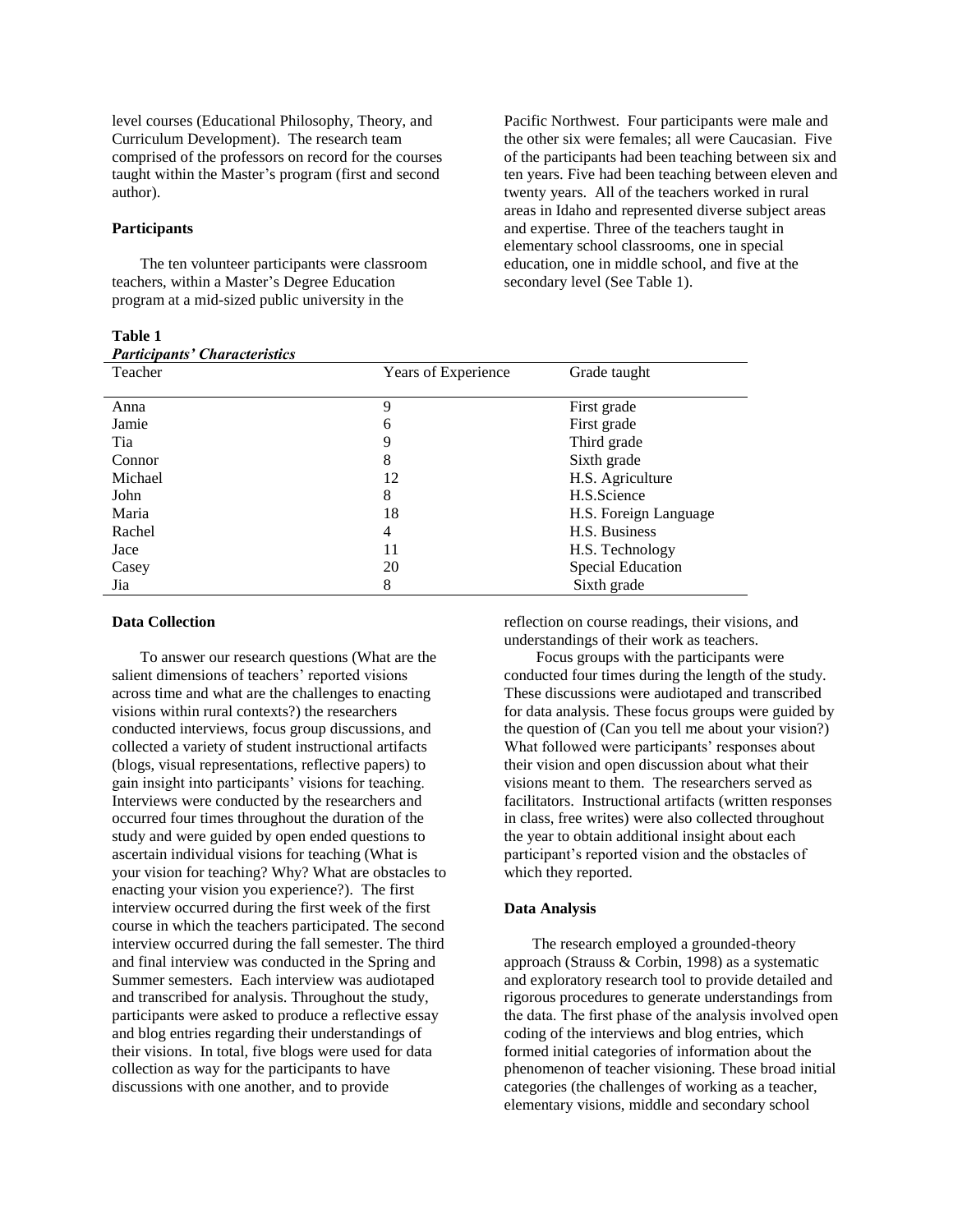teachers' visions) led to an understanding of reported visions (Strauss & Corbin, 1998).

In the second phase, we chose core categories (motivation, empowerment, life beyond school, skills oriented, obstacles of rural life, obstacles of elementary school and obstacles of teaching), that appeared in higher frequency across the data. Then, we developed, major categories (visions of self as teacher, visions of school, visions of students) and reviewed the themes. We examined the data through a constant comparative procedure, involving the comparison of data to the categories using the inductive process (from specific to broad). After this, a gradual refinement occurred with the analysis of blogs, focus groups, interviews and reflections from the participants. The overall intent of this process was to "ground" the categories in the data, to eliminate redundancy, and to develop evidence for the categories.

In the following paragraphs, teachers' visions and challenges are explored as a way to contextualize their respective experiences within their rural contexts. Such work is timely, as the nation continues to face emphasis on high-stakes assessments (See Race to the Top, 2009), the need to consider teachers' visions and experiences of teaching within rural communities as a way to further retain and support rural educators is imperative.

#### **Findings and Discussion**

Analysis of data revealed three broad themes related to teachers' visions for teaching: visions for self as teacher, students, and school. Interestingly, despite that teachers represented a wide range of grades and educational contexts, these broad categories were inclusive to each of the participants. Moreover, although teachers expressed challenges of enacting their visions given the specific nature their individual rural context presented, they appeared to show solidarity in their commitment to continue with meeting the needs of their students.

#### **Vision of Self**

At the beginning of the study, teachers were reluctant to view their roles as anything beyond just "a good teacher." During initial interviews when asked, "Tell me about you," they identified as that of a  $1<sup>st</sup>$  grade teacher or science teacher. For example, Jace stated, *I am an elective teacher…I teach kids how to use technology* (Jace interview, July 2011). However, as the study progressed, teachers began to self-identify as teacher researchers and leaders, often describing their identities beyond the role of

classroom teachers. For example, Anna stated, *As a classroom teacher and researcher my teaching is based on the experiences I work and reflect on as the type of teacher and researcher I strive to be…I want to become a catalyst for change* (Anna interview, July 2011).

Similarly, Maria stated, *We* [teacher leaders] *can change what is going on around us* (Maria interview, August 2011). Rachel stated, *I will be the person who opens the door, not the one who waits for it to be opened.* (Rachel interview, August 2011). Statements like this suggest that teachers began to broaden their understandings of their visions of self as "just good teachers" to that of teacher leaders and teacher researchers who had the capacity to implement systemic school wide change. Interestingly, although teachers expressed the challenges of working with others who did not appear to have the same passion to initiate change, they expressed the need to develop collaboration and to build knowledge with their colleagues. For example, Anna, further captured this idea:

*I do have a vision to have the ability to be an integral part of the change that needs to happen in education. I believe that even though this is an impossible task for a single person, I do have the capability though my own practice, relationships and action research to inspire change that can really make a difference in my students and their learning and those people on my team and their students.* (Anna interview, October 2011)

Across the data, participants expressed an emphasis on working to lead and to make changes at their rural schools. For example, participants like John thought deeply about the needs of their school community and expressed the need to change existing practices in order to achieve their vision. Noting that many of his junior and high school students were disengaged from seeing science as a possible career path, John began to work to build mentoring relationships between older and younger students in science. He initiated a school project where older students mentored younger students and taught hands on science lessons as a way to engage younger students. Through this experience, he noted, "I've really seen how older students can really impact younger students and throughout that process, change the way that they think" (John artifact, December 2011).

These rural educators expressed visions of serving as role models for their students. For example, Connor captured this idea in his response, "I come from here. I want to be a role model. It is so important to get kids to know that school is important so they can go to college and live good lives." Interestingly, like Connor, all participants expressed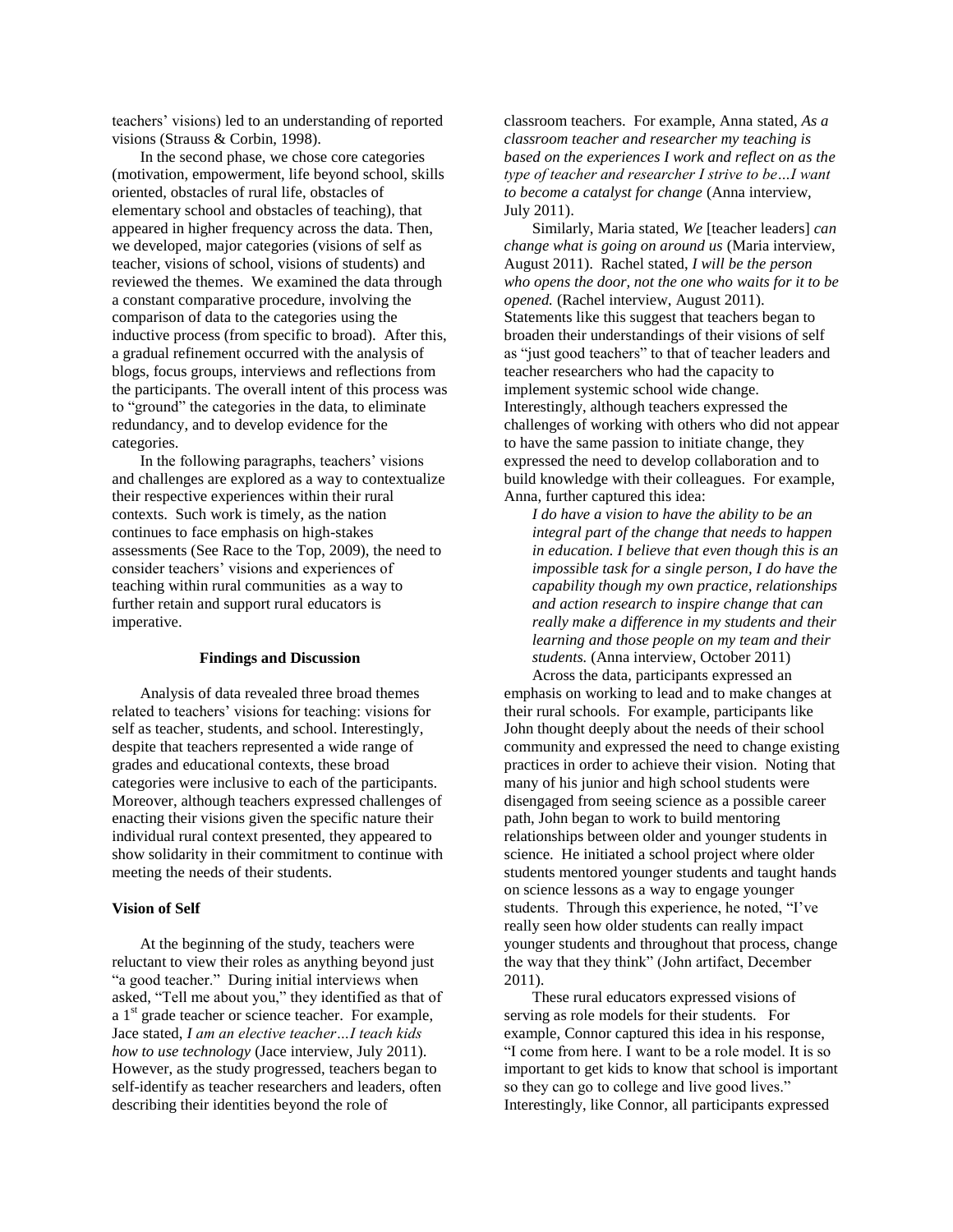a deep sense of responsibility to their students, and the need to initiate change as a way to promote students' learning opportunities beyond their current local communities. Such visions may serve to be powerful, motivational messages to rural students. As Goodpaster et al., (2012) found, rural educators' connections and commitments to their local communities are important factors in promoting student achievement.

However, for rural educators, this responsibility to provide a pathway for future opportunities is precarious. Unlike other larger urban school districts, due to budget cuts and teacher retention, rural schools like those in which these teachers taught that are small and located in remote, rural areas of the country, may be more likely to cancel courses and programs that are desperately needed for students' future success. In specific regards to this study, the five secondary rural educators taught within STEM fields and were the primary educators, who were responsible for teaching a multitude of subjects (Science Methods, Agriculture Education, Technology, Business Skills). Given the nation's emphasis on promoting STEM related fields (NCES, 2006) and the availability of STEM programs to support and recruit high school students to colleges and universities, access to future educational opportunities may be at risk if rural educators like those highlighted in this study leave their schools.

Despite this pressure, the rural educators within this study, expressed visions to lead their schools, and ultimately for developing instruction that would fit the individual and specific needs of their students. For example, Tia stated that she did not initially perceive herself as someone who implemented change but that she began to identify as a teacher leader by reflecting on her vision throughout the year. For example, her rural school district mandated the use of a prescriptive literacy program in order to meet the needs of her high-poverty rural students. However, Tia stated that because her vision was to empower her students she needed to *do literacy a different way.* Testimonies like Tia's suggest that through examination of visions, teachers were able to enact change, serving as mediators between district, school mandates and their visions of effective instruction in order to meet the needs of their rural students. However, many teachers expressed an identity of a 'change agent' while simultaneously, expressed a sense of vulnerability about their work as teacher leaders. Jace seemed to capture the tension of working as a change agent while teaching within a small, rural community. *The hardest thing is having to put your neck on the line all the time- that's where the courage factor comes in* (Jace interview, August 2012). Indeed these educators were courageous in

their work as visionary leaders despite the tensions and difficulties associated with the intersections of one's identity as 'visionary' and 'classroom teacher.'

#### **Vision for Students**

Interestingly, despite the wide grade span across the teachers, there appeared to be minimal differences in their visions for students. Overwhelmingly, the teachers emphasized the need to develop a 'life beyond school' perspective within their students, while emphasizing the need to develop academic and dispositional skills given the complex workforce their students would enter. For example, Rachel described her vision as working to prepare students for a life beyond school:

*My vision is to prepare students for life after school, whether that be college or entering the workforce so to give them skills in the specific areas they need- and to more generally how to open something and figure things out. Know how to think through, analyze and problem solve.* (Rachel, interview, June 2012)

Others also echoed this dimension of fostering a 'life beyond school' perspective with their students. John expressed how he worked to structure his science classes so that his students could make connections from the classroom into their real life. In doing so, he emphasized that this could provide a way for his students to see other possibilities for their future: *My vision is that I think they need to learn and to understand…Here's a concept how does it apply to you in your real life, can you use that or where will you use that in the future*? (John interview, June 2012).

Other participants articulated visions for students where dispositional traits and academic skills were emphasized. Anna stated, *I believe that kids should learn math concepts and communicate their thinking and to see themselves as mathematicians –so as to contribute positively to a larger community* (Anna interview, April 2012). Further, she described her vision of promoting students who were productive, but also could develop dispositional skills she believed were important. She stated, *I want kids to be able to interact with each other and see strengths of others*. Similarly, Casey also expressed a vision for her students as responsible and of which would give to the greater community. *My vision is that I want all my kids to be independent, compassionate, and productive members of society* (Casey interview, June 2012). Shelly also expressed the need to develop collaborative students who possessed the necessary skills to be successful in life.

*I would say that my goal is to develop wellrounded individuals…who are able to complete*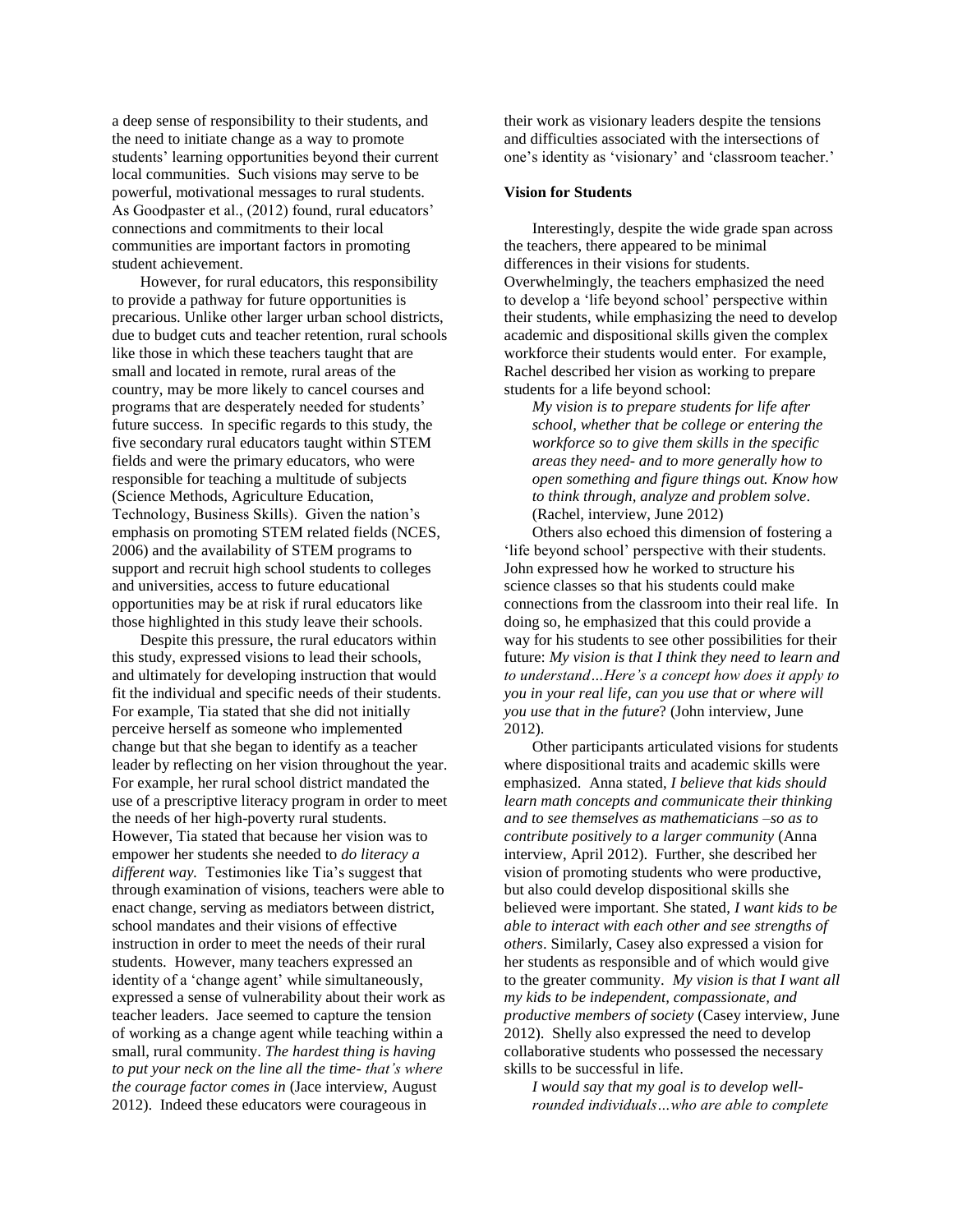*something, pull their experiences and knowledge and be able to be successful…to provide them with the skills that so they can use that for whatever they need in their future*. (Shelly interview, June 2012)

Like Casey, Michael also expressed the need to develop skills that students could use in their lives after junior high and high school. For example, Michael focused on a vision that included an emphasis on lifelong skills:

*Because I teach Agricultural Education, I truly believe that I need to develop students with lifelong skills that they will be able to use in a career, vocational training, or even around the house. The agricultural industry is all around us, everyone is affected by agriculture, believe it or not, but developing students' abilities to make informed decisions about global food, fiber, and natural systems is important. I want them to learn the skills that they can use in the work force or further education*. (Michael artifact, December 2011)

Michael expressed the value of using the local environment as a way to build valuable skills and to further promote students' interests in future learning opportunities. Because rural settings may offer greater opportunities for learning of science and nature given students' familiarity with the outdoors (Avery & Kassam, 2011), statements like Michael's offer insight into classroom practice and policy on pedagogical implications to incorporate nature, and the outdoors to engage rural student populations. Moreover, although rural educators face increasing pressures to increase student performance on highstakes assessments, as the nation faces increased emphasis on national standards and increased pay for performance measures (See Race to the Top, 2009), experiences like that of Michael point to continued understanding and research into ways to incorporate the natural environment into rural education despite today's high-stakes accountability context.

Teachers also emphasized the necessity to focus on dispositional skills such as character building and social responsibility. Maria shared, *Building of character of the individual is the heart and soul of this educational process*. She explained her vision as that of building character of individuals through:

*My vision is to promote students how have kindness, care, compassion, fairness and respect [which] is engrained in the moral development of the human being. As the learners understand the connection of humanity within the classroom, they will assume a social responsibility into adulthood*. (Maria interview, April 2011)

Like Maria, such thoughtful responses highlighted a sense of community building within her closely knit school and the local rural community. Rural schools like that of which Maria taught are situated within small communities where teachers often see their students beyond school hours. As a result, rural educators like Maria, have in-depth knowledge of their students' families, interests, and challenges of living within a rural community.

Throughout the study, teachers' visions for students remained consistent. That is, teachers' reported visions that focused on developing dispositional skills in their students (productive, respectful, and independent) while emphasizing visions of fostering 'a life beyond school' perspective. Moreover, visions were anchored in developing academic skills that would allow for success within school and beyond their current school lives. Although extant literature emphasizes the rationales as to why rural educators leave the profession (Huysman, 2009) and the negative dimensions associated with teaching in rural schools (Wenger et al., 2012) these testimonies of rural educators' visions to lead school wide change offer promising insight into pedagogical implications of policy for rural school districts.

#### **Vision for School**

Many of the teachers expressed an emphasis on respect, trust, and collaboration as salient dimensions of their visions for their schools. For example, Jace shared his vision for his school. *I see collaboration as very important piece at the district level, when teachers from many different disciplines and grades levels have to find common ground for students* (Jace interview, August 2011).

Similarly, Jamie also expressed a vision of a school that embraced relationship building and collaboration as a way to promote student learning and communication. She stated, *I have learned [that my school] must develop and build relationships within our school system just in order to function* (Jamie focus group, December 2011). Indeed, support and collaboration among teachers is a vision that many teachers express as an essential component to teacher retention (Vaughn, 2013) however for rural educators, with limited numbers of faculty, and scarce resources, the challenges to cultivate collaborative relationships is essential to support day to day functioning and student success. Further, John expressed that although he taught in a small, rural community, with its *disadvantages of limited resources*, such a close community provided what he believed was an untapped potential. Junior high and high school teachers could collaborate and form *a tight and protective bond with their students*.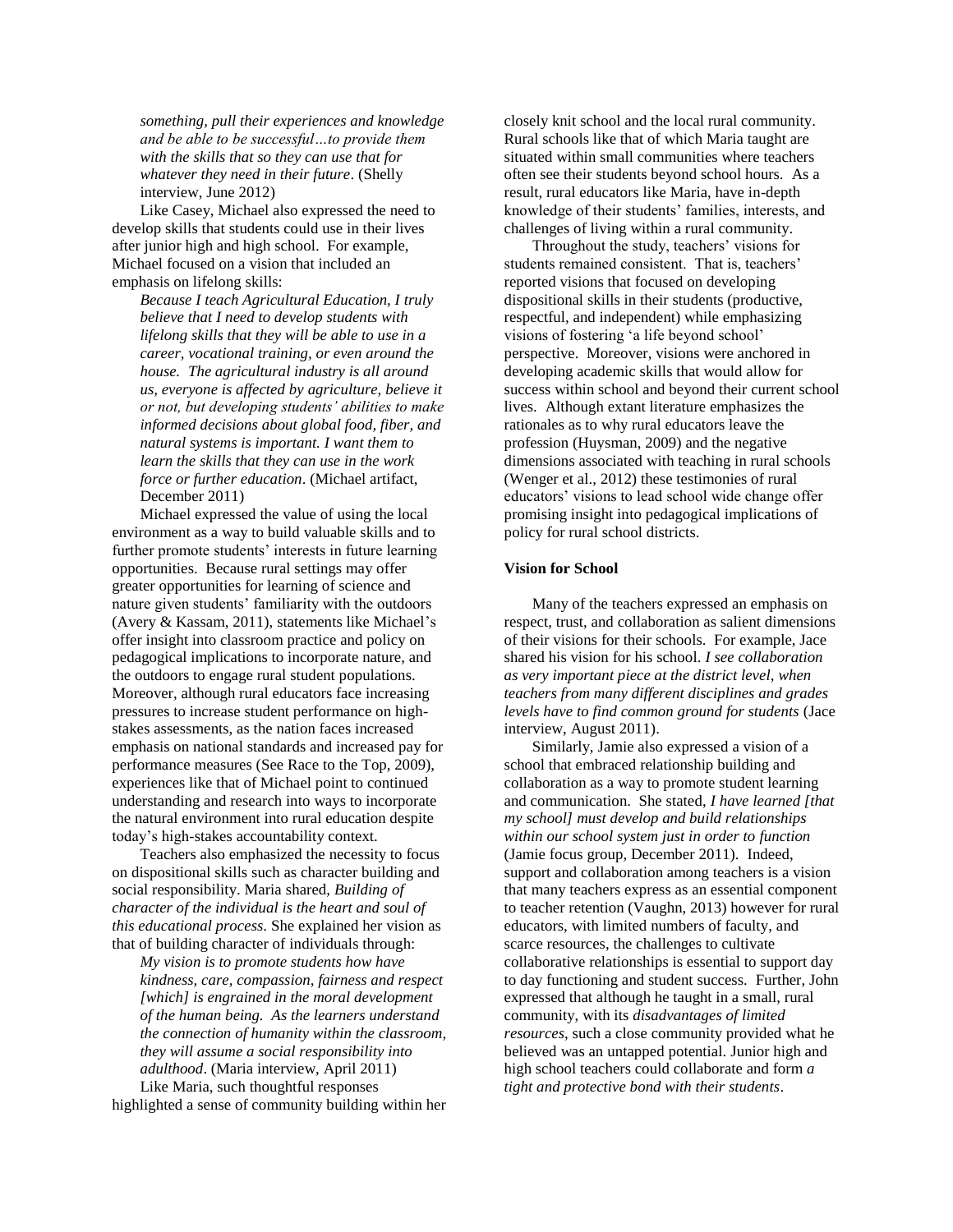However, because of their close and often-times geographically smaller communities, these rural educators also reported a sense of fragility in their visions for their schools, given the unique and small communities of which they taught. For example, Anna explained, *At this point, my vision seems inconsistent with the direction that my building seems to be going. I find that I have to 'fly under the radar' to do things the way I want to do them* (Anna interview, August 2012). In *flying under the radar*, Anna tried different instructional approaches she believed met the individual and specific needs of their students, but were in conflict with their school administration or colleague's vision for the school. Overwhelmingly, teachers expressed an emphasis on a vision for a school where there was respect, trust, and collaboration as evidenced in their statements.

#### **Obstacles to Enacting One's Vision**

Enacting their visions appeared to be teachers' primary obstacles. For example, Michael expressed the challenges of teaching within a school system where many of his students could not see a vision of their future self as one of his primary obstacles. He stated, *I struggle to get them* [students] *to understand that yes it's* [a future in science] *is just out there and there are applications*. Similarly, John expressed the difficulty of engaging students and the obstacles his students faced that hindered their ability to engage in science and to see science as a part of their future. He reasoned, *Maybe they [students] have other problems at home or other issues that they're facing. Perhaps it's just the kids that I have*. Statements like these express the difficulty these rural educators faced when working to enact their visions.

Other challenges included a lack of materials, building mandates, and an overall lack of administrator support. For example, Rachel seemed to summarize the frustration of teaching within a rural school where she often lacked the necessary resources to effectively teach:

*Well, at my school even if you may have the funding for getting the computers, you may not have the funding to buy new textbooks that go along with that or the training. It especially hits with textbooks and computers… so a lot of times you are teaching with older books with a newer program or you are teaching an older program that the kids might not use the next year.* (Rachel interview, August 2012)

John shared the difficulty of working as the primary content area teacher, who was responsible for teaching a multitude of grades. Because of the limited faculty, his colleagues were asked to handle additional responsibilities (test prep, afterschool responsibilities, and remedial tutoring.

*There are some obstacles like, working in the school that I work in being a small rural school. There are a lot of different classes to prep for. And I don't always feel like I have enough time, I mean just 24 hours in a day is hard sometimes to get six different science preps in. I guess that's something you just kind of sign up for when you are a small school teacher.* (John interview, August 2012)

Overall, teachers reported the lack of funding to support student learning (i.e., computers, textbooks, faculty, and professional development) as their primary obstacle to practicing according to their visions. Other obstacles to practicing according to visions included the difficulty of school leadership and the challenges of teaching within rural contexts. Research suggests that such challenges often influence teacher attrition and retention in rural contexts (Huysman, 2009).

Despite these challenges, teachers expressed a sense of responsibility in working to enact practices according to their visions given their close ties to their respective rural communities. Given that all of the teachers were raised either in the rural communities in which they taught (n= 8) or had lived in that rural community for more than five years (n=2), they expressed deep feelings and connections to their students, school, and community as evidenced in their rationales for negotiating obstacles in order to teach according to their visions. As such, these rural educators faced these challenges and adopted the role of change agent to implement school-wide changes.

The current study examined the visions of ten rural educators from a variety of grade levels, over the course of one academic year, given the challenges they experienced in their rural settings. Visions were multidimensional in nature reflecting visions of self, visions for students, and visions for schools. Of interest to administration, is that among the participants there appeared to be a deep sense of responsibility and commitment to providing access to future educational opportunities for their students, and to promote visions for their students to see a 'life beyond' school. Despite the challenging contexts of which these rural educators faced, they expressed a sense of resiliency, commitment and responsibility to their students, schools and rural communities.

The obstacles posed by these rural educators, are similar to the challenges documented of teaching within rural contexts (See Goodpastor et al., 2009). However, unlike Jazabkowski (2003), who suggested that teachers in rural contexts because of their closeknit community often-times teach in collegial settings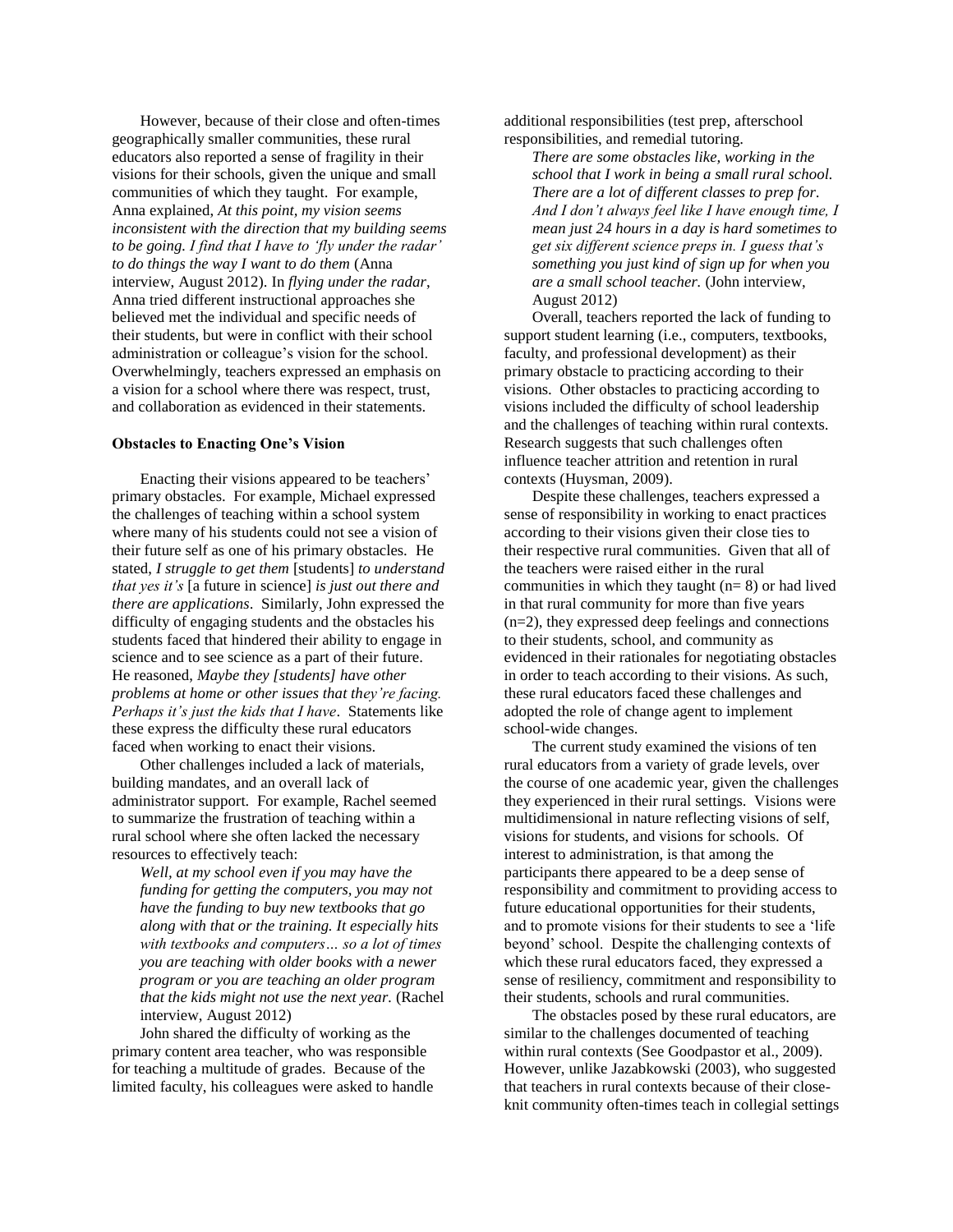where they are allowed to take risks, the current study found that the work of visionary leaders can be complex. The findings of this study causes the need to consider to the extent to which rural educators feel isolated as they embrace the work of visionary leaders and change agents. Like many teachers, these rural educators worked as 'back seat' change agents and often experienced difficulties as they worked to enact their visions. Moreover, such findings highlight the complexity that may occur as 'visionary leaders' enter and teach in small rural school communities.

However, findings offer valuable information for teacher educators who work with developing preservice educators, particularly in those colleges and universities across the country who are in close proximity to rural, high poverty school districts. Implications for rural teacher preparation may include encouraging prospective teachers to develop their visions, cognizant of the benefits of rural communities, with knowledge of effective pedagogy to meet the specific and individual needs of rural students. Findings suggest that teacher visioning may serve as a tool to encourage and to foster individuality and academic creativity. Finally, school administration may be encouraged by these rural educators' testimonies and their sense of responsibility, courage, and resiliency to do what they believed worked best for their individual students and greater communities.

#### **Conclusion**

This study examined teacher visioning and the lived experiences of ten rural educators and has

potential to offer insight into teacher visioning as a navigational tool for rural educators.

Findings highlighted the ways in which teachers developed their visions to foster change within their schools and to what they ultimately believed worked best for their students. As rural school districts continue to face post NCLB (2001) pressures to deliver standards based curriculum, the voices of rural educators and the school context of which these teachers face provides important and compelling insight. Although there is literature highlighting the challenges rural teachers, rarely do we hear of rural teacher leaders who have visions of what could be like the ones presented here. Moreover, as the nation continues to face continued emphasis on high-stakes assessments (See Race to the Top, 2009), it becomes even more imperative to take into account teachers' visions for teaching and the diversity of individual rural communities as a way to further retain and support rural educators.

A limitation of this study is the small sample size consisting of ten rural teachers from the Pacific Northwest. Teachers within this program were considered unique in that they sought to enter into a graduate program while remaining in the classroom. Therefore, the findings may differ with other rural populations. Consequently, results cannot be generalized beyond that of the scope of the current study. Future research may use additional qualitative measures (reflective journals and additional interviews) to examine more fully the development of visions over time and the enactment of one's vision despite perceived constraints.

#### **References**

Avery, L.M., & Kassam, K.A. (2011). Phronesis: Children's local rural knowledge of science and engineering. *Journal of Research in Rural Education, 26* (2).

Azano, A. (2011). The Possibility of Place: One Teacher's Use of Place-Based Instruction for English Students in a Rural High School. *Journal of Research in Rural Education, 26*(10).

Bates, V. (2011). Preparing rural music teachers: Reflecting on "shared visions." *Journal of Music Teacher Education, 20*(2), 89-98.

Burton, M., & Johnson, A. S. (2010). "Where else would we teach?" Portraits of two teachers in the rural South. *Journal of Teacher Education, 61*(4), 376-386.

Creswell, J. W. (2008). *Educational research. Planning, conducting, and evaluating* 

*quantitative and qualitative research* (3rd ed.).Columbus, OH: Merrill Prentice-Hall.

- Duffy, G. G. (2002). Visioning and the development of outstanding teachers. *Reading Research and Instruction, 41,* 331-344.
- Goodpastor, K., Adedokun, O., & Weaver, G. (2012) Teachers' perceptions of rural STEM teaching: Implications for rural teacher retention. *Rural Educator*, *33*(3), 8-22.
- Hammerness, K. (2006). *Seeing through teachers' eyes: Professional ideals and classroom practices*. New York: Teachers College Press.
- Hammerness, K. (2008). "If you don't know where you are going, any path will do": The role of teachers' visions in teachers' career paths. *New Educator*, *4*, 1-22.